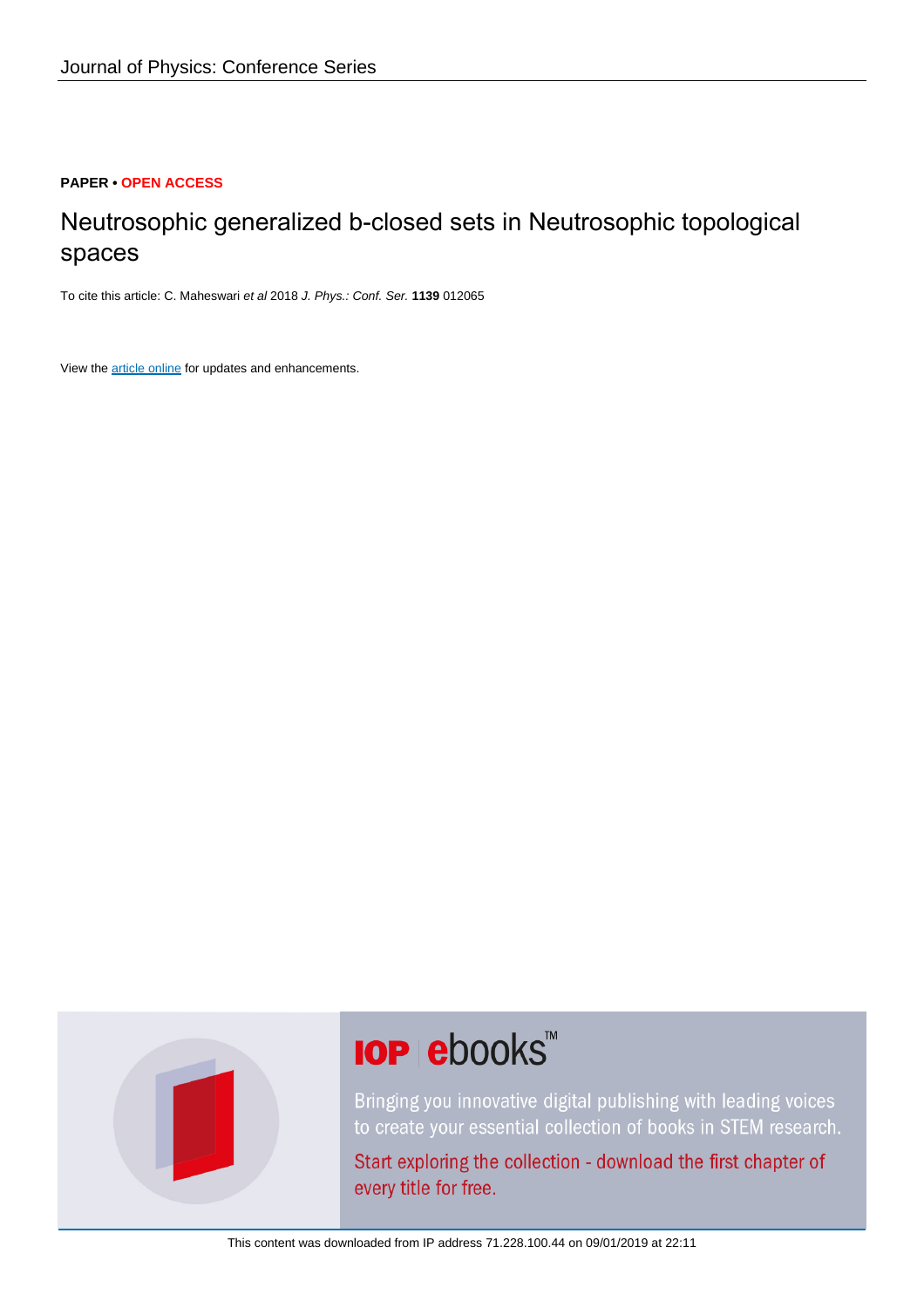## **Neutrosophic generalized b-closed sets in Neutrosophic topological spaces**

#### **C.Maheswari1 , M. Sathyabama2 , S.Chandrasekar3**

- <sup>1</sup> Department of Mathematics, Muthayammal College of Arts and Science, Rasipuram, Namakkal(DT), Tamil Nadu, India.
- <sup>2</sup> Department of Mathematics, Periyar University Constituent College of Arts and

Science,Idappadi,Salem(DT),Tamilnadu, India.<br><sup>3</sup> PG & Research Department of Mathematics, Arignar Anna Government Arts College,Namakkal(DT),Tamil Nadu, India Email:mahi2gobi@ gmail.com 1 ,sathyachezian@gmail.com2 ,chandrumat@gmail.com3

> **Abstract**[. Smarandache introduc](mailto:%20mahi2gobi@%20gmail.com%201)ed and developed the new [concept of Neutrosophic se](mailto:chandrumat@gmail.com)t from the Intuitionistic fuzzy sets. A.A. Salama introduced Neutrosophic topological spaces by using the Neutrosophic crisp sets. Aim of this paper is we introduce and study about Neutrosophic generalized b closed sets in Neutrosophic topological spaces and its properties are discussed details.

#### **1. Introduction**

Topology is a classical subject, as a generalization topological spaces many type of topological spaces introduced over the year. C.L. Chang[3] was introduced and developed fuzzy topological space by using L.A. Zadeh's[12] fuzzy sets. Coker[4] introduced the concepts of Intuitionistic fuzzy topological spaces by using Atanassov's[1] Intuitionistic fuzzy set

Neutrality the degree of indeterminacy, as an independent concept, was introduced by Smarandache [6] in 1998. He also defined the Neutrosophic set on three component Neutrosophic topological spaces (T- Truth, F -Falsehood ,I- Indeterminacy). Neutrosophic topological spaces(N-T-S) introduced by Salama [10]et al.In 1996 D. Andrijevic [2] introduced b open sets in topological space, R.Dhavaseelan[5],SaiedJafari are introduced Neutrosophic generalized closed sets.Aim of this paper is we introduced in Neutrosophic b-open sets, Neutrosophic generalized b-open sets in Neutrosophic topological space and also discussed about properties of Neutrosophic gb-interior and Neutrosophic gb-closure in Neutrosophic topological spaces(N-T-S)

#### **2. Preliminaries**

In the Second section, we recall needed basic definition and operation of Neutrosophic sets and then fundamental results

*Definition 2.1 [10]* 

Let  $X$  be a non-empty fixed set. A Neutrosophic set  $P$  is an object having the form

 $P = \{ (x, \mu_P(x), \sigma_P(x), \gamma_P(x)) : x \in X \}$ 

where  $\mu$ <sup>p</sup>(x)-represents the degree of membership function,

 $\sigma_P(x)$ - represents degree indeterminacy and then

 $\gamma_P(x)$ - represents the degree of non-membership function

#### *Remark 2.2 [10]*

Neutrosophic set P={ $\langle x, \mu_P(x), \sigma_P(x), \gamma_P(x) \rangle : x \in X$ } can be write to an ordered triple lies in the interval in  $]-0,1+$  [ on X.

*Remark 2.3[10]* 

we shall use the symbol

Neutrosophic set P = { $\{x, \mu_P(x), \sigma_P(x), \gamma_P(x)\}$  :  $x \in X$ } we can be write briefly Like as  $P = \langle x, \mu_P, \sigma_P, \gamma_P \rangle$ 

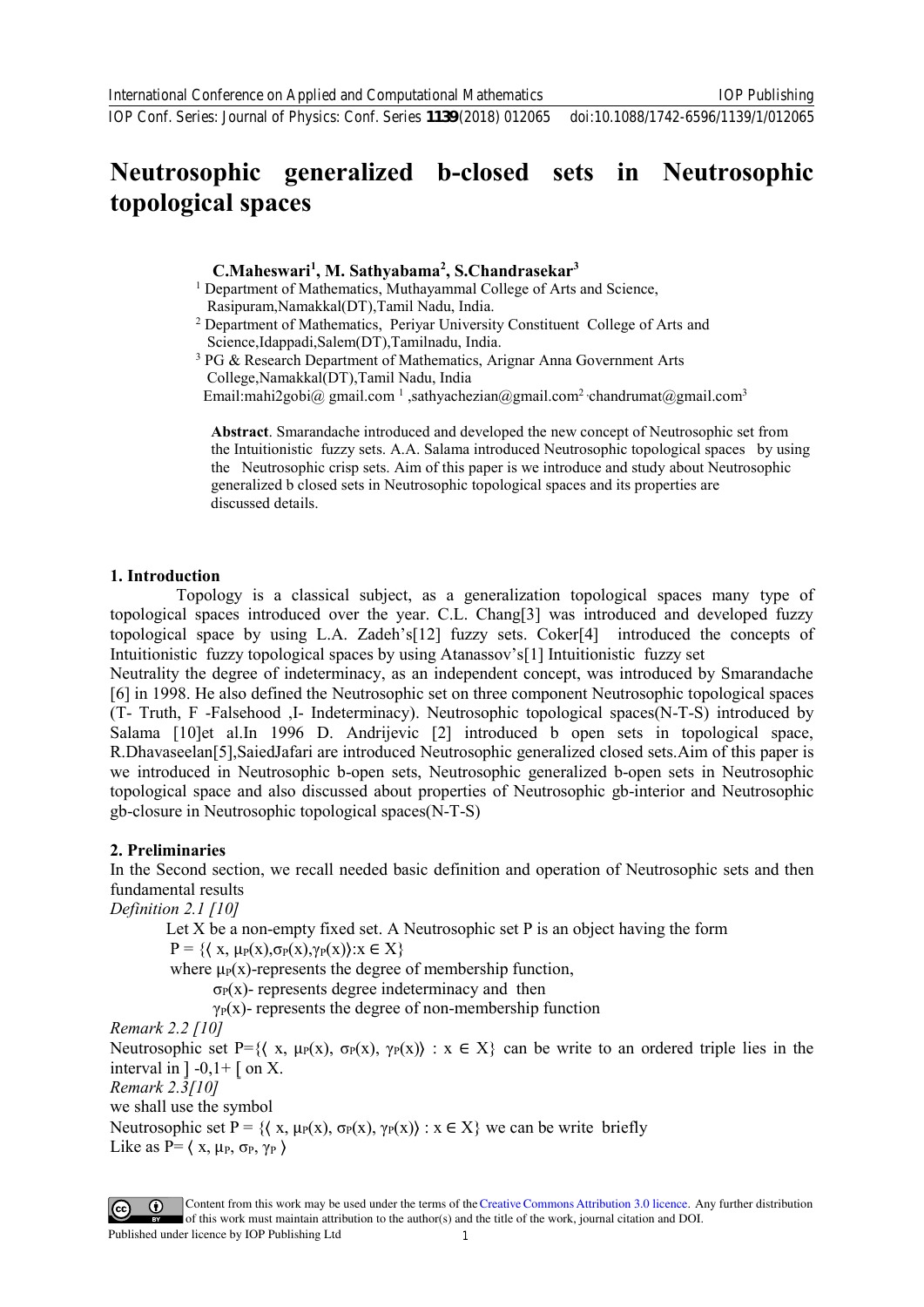*Definition 2.4 [10]* In N-T-S,  $0_N$  may be defined like as:  $\forall x \in X$  $0_1 = \langle x, 0, 0, 1 \rangle$  $0_2 = \langle x, 0, 1, 1 \rangle$  $0_3 = \langle x, 0, 1, 0 \rangle$  $0_4 = \langle x, 0, 0, 0 \rangle$  $1_N$  may be defined like as:  $\forall x \in X$  $1<sub>1</sub>=$  (x, 1, 0, 0)  $1_2$ =  $\langle x, 1, 0, 1 \rangle$  $1<sub>3</sub>=$  (x, 1, 1, 0)  $1_4$ =  $\langle x, 1, 1, 1 \rangle$ *Definition 2.5 [10]*  Neutrosophic set P={ $\{ (x, \mu_P(x), \sigma_P(x), \gamma_P(x)) \}$  on X and  $\forall x \in X$ then complement of P is  $P^{C} = \{ \langle x, \gamma_{P}(x), 1 - \sigma_{P}(x), \mu_{P}(x) \rangle \}$ *Definition 2.6 [10]*  Let P and Q are two Neutrosophic sets ∀x∈X  $P=\{\langle x, \mu_P(x), \sigma_P(x), \gamma_P(x)\rangle\}$  and  $Q=\{\langle x, \mu_Q(x), \sigma_Q(x), \gamma_Q(x)\rangle\}.$ Then  $P \subseteq Q \Leftrightarrow \mu_P(x) \leq \mu_Q(x), \sigma_P(x) \leq \sigma_Q(x)$  and  $\gamma_P(x) \geq \gamma_Q(x)$ *Proposition 2.6 [10]*  The following results are true for any Neutrosophic set P (i)  $0_N \subseteq P$ ,  $0_N \subseteq 0_N$ (ii)  $P \subseteq 1_N$ ,  $1_N \subseteq 1_N$ *Definition 2.7 [10]*  Let X be a non-empty set, and Let P and Q be two Neutrosophic sets are P= $\langle x, \mu_P(x), \sigma_P(x), \gamma_P(x) \rangle$ ,  $Q = \langle x, \mu_Q(x), \sigma_Q(x), \gamma_Q(x) \rangle$  Then (i) P∩Q= $\langle x, \mu_P(x) \land \mu_Q(x), \sigma_P(x) \land \sigma_Q(x) \& \gamma_P(x) \lor \gamma_Q(x) \rangle$ (ii) P∪Q= $\langle x, \mu_P(x) \vee \mu_Q(x), \sigma_P(x) \vee \sigma_Q(x) \& \gamma_P(x) \wedge \gamma_Q(x) \rangle$ *Proposition 2.8 [10]* The following conditions are true for all two Neutrosophic sets P and Q are  $(i)$  (P∩Q)<sup>c</sup> = P<sup>c</sup>∪Q<sup>c</sup> (ii)  $(P \cup Q)^{C} = P^C \cap Q^C$ . *Definition 2.9 [10]*  Let X be non-empty set and  $\tau_N$  be the collection of Neutrosophic subsets of X satisfying the following properties : (i)  $0_N$ ,  $1_N \in \tau_N$ , (ii)  $T_1 \cap T_2 \in \tau_N$  for any  $T_1$ ,  $T_2 \in \tau_N$ , (iii)  $\cup$ Ti $\in$ τ<sub>N</sub> for every  $\{T_i : i \in J\} \subseteq \tau_N$ Then the space  $(X, \tau_N)$  is called a Neutrosophic topological space(N-T-S). The element of  $\tau_N$  are called Neu-OS (Neutrosophic open set) and its complement is Neu-CS(Neutrosophic closed set) *Example 2.10 [10]*  Let  $X=\{x\}$  and  $\forall x \in X$  $A_1 = \langle x, 0.6, 0.6, 0.5 \rangle$  $A_2 = \langle x, 0.5, 0.7, 0.9 \rangle$  $A_3 = \langle x, 0.6, 0.7, 0.5 \rangle$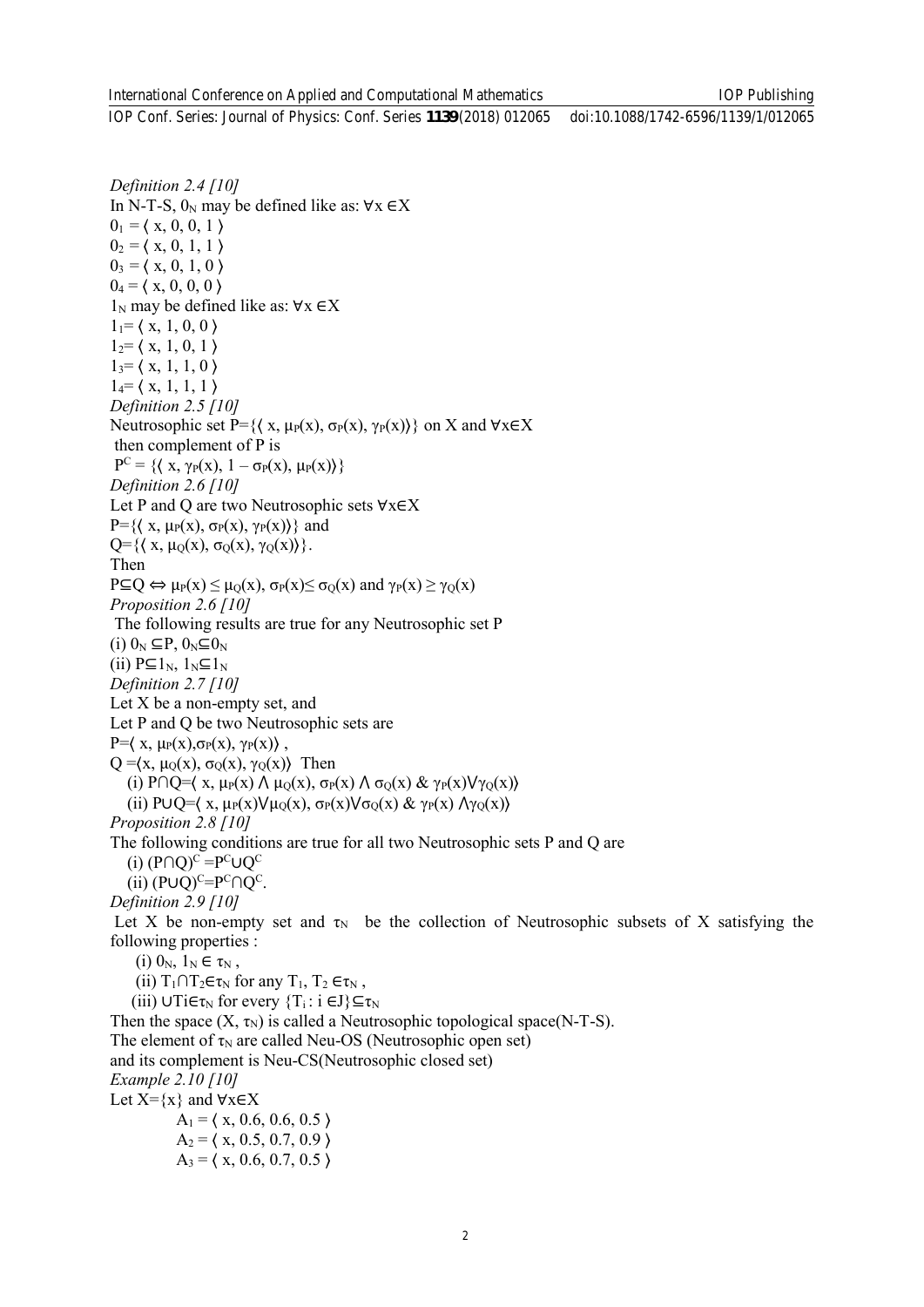IOP Publishing

IOP Conf. Series: Journal of Physics: Conf. Series **1139** (2018) 012065 doi:10.1088/1742-6596/1139/1/012065

 $A_4 = \langle x, 0.5, 0.6, 0.9 \rangle$ Then the collection  $\tau_N = \{0_N, A_1, A_2, A_3, A_4, 1_N\}$  is called a N-T-S on X. *Definition 2.11 [10]*   $(X, \tau_N)$  be N-T-S and  $\forall x \in X$ P = { $(x, μ<sub>P</sub>(x), σ<sub>P</sub>(x))$ }be a Neutrosophic set in X. Then the Neutrosophic closure and Then the Neutrosophic closure of P is Neu-Cl(P)=∩{ H:H is a Neutrosophic closed set in X and P⊆H} Neutrosophic interior of P is Neu-Int(P)=∪{M:M is a Neutrosophic open set in X and M⊆P}. Then (i) P is Neutrosophic open set iff  $P=Neu-Int(P)$ . (ii) P is Neutrosophic closed set iff  $P=Neu-Cl(P)$ . *Proposition 2.12 [10]*  Let(  $X, \tau_N$ ) be a Neutrosophic topological spaces ,Then for any Neutrosophic set P (i) Neu-Cl((P)<sup>C</sup>)= (Neu-Int(P))<sup>C</sup>, (ii) Neu-Int( $(P^C)$ ) = (Neu-Cl $(P)$ )<sup>C</sup>. *Proposition 2.13 [10]*  Let P, Q be two Neutrosophic sets in N-T-S  $(X, \tau_N)$ . Then the following results are true: (i) Neu-Int(P)⊆P, (ii)  $P ⊆ Neu-Cl(P)$ . (iii) P⊆Q⇒Neu-Int(P)⊆Neu-Int(Q), (iv) P⊆Q⇒Neu-Cl(P)⊆Neu-Cl(Q), (v) Neu-Int(Neu-Int(P))=Neu-Int(P), (vi) Neu-Cl(Neu-Cl(P))=Neu-Cl(P), (vii) Neu-Int(P∩Q))=Neu-Int(P)∩Neu-Int(Q), (viii) Neu-Cl(P∪Q)=Neu-Cl(P)∪Neu-Cl(Q), (ix) Neu-Int $(0_N)=0_N$ , (x) Neu-Int $(1_N)=1_N$ , (xi) Neu-Cl $(0_N)=0_N$ , (xii) Neu-Cl $(1_N)=1_N$ , (xiii) P⊆Q⇒Q<sup>C</sup>⊆P<sup>C</sup>, (xiv) Neu-Cl(P∩Q)⊆Neu-Cl(P)∩Neu-Cl(Q), (xv) Neu-Int(P∪Q)⊇Neu-Int(P)∪Neu-Int(Q). *Definition:2.14[5]* Neutrosophic generalized closed set (Neu-g closed) if Neutrosophic cl(P)⊆G whenever P⊆G and G is Neutrosophic open set in  $(X, \tau_N)$ .

#### **3.Neutrosophic generalized b-open sets**

For this third section, we are newly introduce and study the new concept of Neutrosophic generalized b-open sets in N-T-S *Definition:3.1*  Let  $(X, \tau_N)$  be a N-T-S.A Neutrosophic set P is called Neutrosophic b-open set is if P⊆Neu-cl [Neu-int(P)]∪Neu-int[Neu-cl(P)] Neutrosophic b-closed set is Neu-cl [Neu-int(P)]∩Neu-int[Neu-cl(P)] ⊆P *Definition:3.2* Neutrosophic generalized b-closed Set ( Neu-gb-closed set) if Neutrosophic-bcl(P)⊆G whenever P⊆G and G is Neutrosophic open set in  $(X, \tau_N)$ . *Theorem 3.3.*  For Every Neutrosophic open sets is Neutrosophic generalized b-open sets.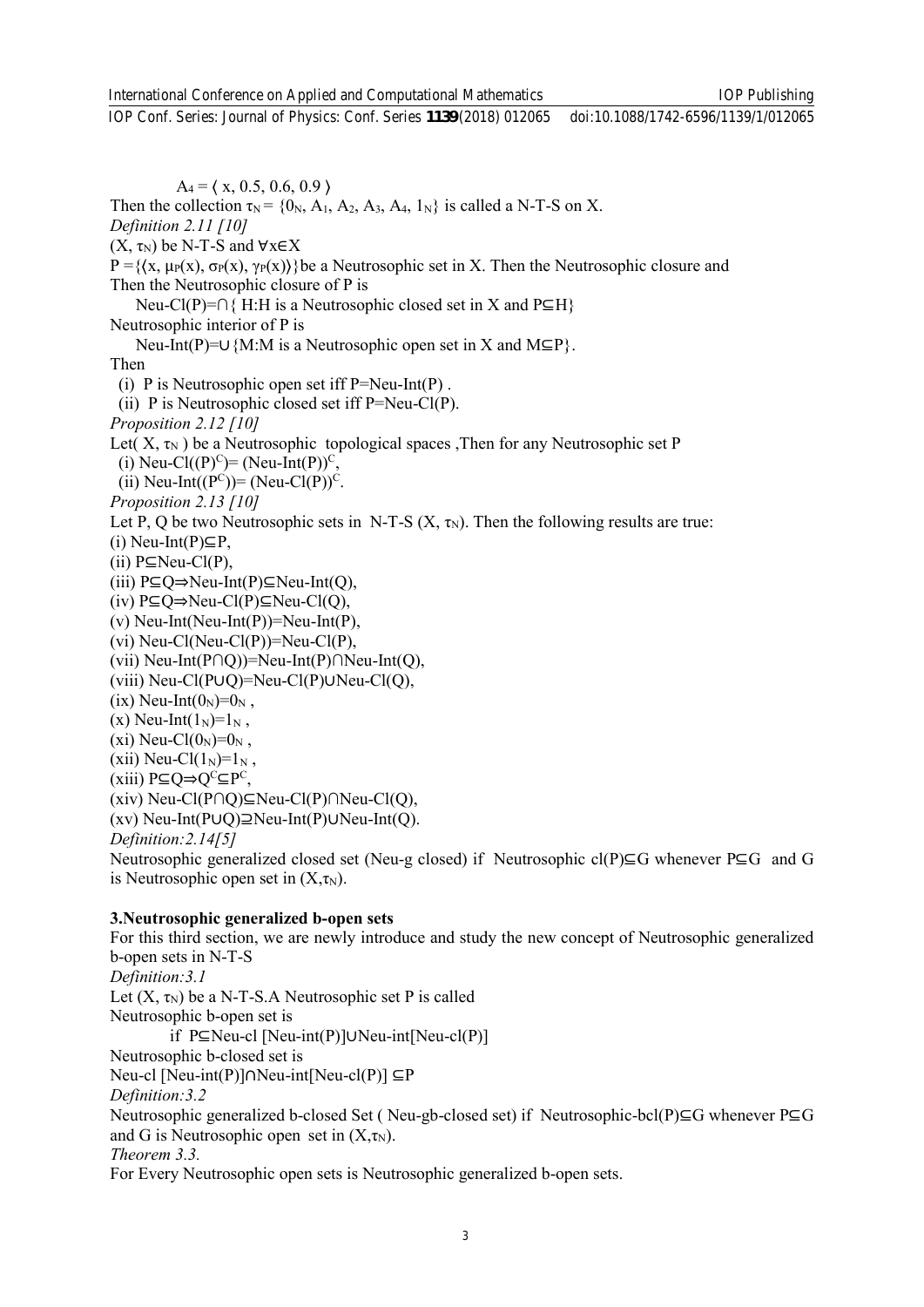IOP Publishing

*Proof.* 

Now Let P is a Neu-OS in N-T-S  $(X, \tau_N)$  since P⊆Neu-cl(P) and P=Neu-Int(P),Neu-Int(P)⊆Neu-Int(Neu-cl(P)) and then Neu-Int(P)⊆Neu-cl(Neu-Int ((P)) which implies Neu-Int(P)⊆ Neu-cl(Neu-Int(P))∪Neu-Int (Neu-cl(P)).Hence P⊆Neu-Int(P)⊆ Neu-cl(Neu-Int(P))∪Neu-Int(Neu-cl(P)) and P is Neu- gb-open in  $(X, \tau_N)$ .

But the converse of this theorem is fails

i.e.,For Every Neu-gbOS is not Neutrosophic open sets.

*Example 3.4*

Here  $X = \{a, b, c\}$  with  $\tau_N = \{0_N, A_1, A_2, 1_N\}$  and  $(\tau_N)^C = \{1_N, A_3, A_4, 0_N\}$  where

 $A_1 = \{(0.6, 0.6, 0.4), (0.2, 0.7, 1), (1, 0.6, 0.5)\}\$ 

 $A_2 = \langle (0.1, 0.4, 0.8), (0.2, 0.6, 1), (0.6, 0.5, 0.9) \rangle$ 

 $A_3 = \langle (0.4, 0.4, 0.6), (1, 0.3, 0.2), (0.5, 0.4, 1) \rangle$ 

 $A_4 = \langle (0.8, 0.6, 0.1), (1, 0.4, 0.2), (0.9, 0.5, 0.6) \rangle$ .

 $A_5 = \langle (0.3, 0.4, 1), (0.1, 0.2, 1), (0.4, 0.2, 1) \rangle$ .

Here the Neu-gbOSs are A<sub>3</sub>, A<sub>4</sub> and A<sub>5</sub>.

Also  $A_5$  is Neu-gbCS and  $A_5$  is not Neu-CS.

*Theorem 3.5* 

Consider if P and Q are Neu-gbCS, and then P∪Q is Neu-gbCS.

*Proof:* 

If P∪Q⊆K and K is Neutrosophic open set, then P⊆K and Q⊆K.Since P and Q are Neu-gb closed sets, Neu-cl(P)⊆K and Neu-cl(Q)⊆K and hence Neu-cl(P)∪Neu-cl(Q)⊆K.This implies Neu-cl(P ∪ Q)⊆K. Thus P∪Q is Neu-gbCS in X.

*Theorem 3.6*

Let P is a Neu-gb closed set and then Neu-cl(P)-P  $\nsubseteq$  any nonempty Neu-C-S.

*Proof:* 

Let P is a Neu-gbCS. Let G be a Neu-CS subset of Neu-cl(P)-P. Then  $P \subseteq G^C$ . But P is Neu-gbCS. Therefore Neu-cl(P)⊆G<sup>C</sup>.Consequently G⊆(Neu-cl(P))<sup>C</sup>.We have G⊆Neu-cl(P). Thus G⊆Neu-cl(P)  $\bigcap (Neu-cl(P))^C = \phi$ . Hence G is empty.

#### **4. Neutrosophic generalized b interior in a N-T-S**

In this Fourth section, we newly introduce and study about the properties of Neu- gb interior in a N-T-S.

*Definition: 4.1*

Let  $(X, \tau_N)$  be a Neutrosophic topological space and P be a Neutrosophic set in X, then the Neu-gbinterior of P is defined as

Neu-gb-int(P) =∪  ${M/M}$  is a Neu-gbOS in X and M⊆P}

*Theorem:4.2*

Neutrosophic subsets P and Q of a N-T-S X we have

(i) Neu-gb-Int(P)⊆P

(ii) P is Neu-gb-open set in  $X \Leftrightarrow$  Neu-gb-Int(P)=P

(iii) Neu-gb-Int( Neu-gb-Int(P))=Neu-gb-Int(P)

(iv) If  $P \subseteq Q$  then Neu-gb-Int(P)=Neu-gb-Int(Q)

*Proof:*

Proof of (i) is directly get the result through the Definition 4.1.

Let P be Neu-gb-open set in X. Then P⊆Neu-gb-Int(P). from 4.2(i) we obtain the result P=Neu-gb-Int(P). Now Conversely we assume that P=Neu-gb-Int(P). From the Definition 4.1, Neutrosophic set P is a Neu-gb-open set in N-T-S X. from this we get the result (ii). From the result (ii), Neu-gb-Int(Neu-gb-Int(P))=Neu-gb-Int(P).we get the result(iii). Since  $P \subseteq Q$ , by using(i), Neu-gb-Int(P)⊆P⊆Q.i.e.,Neu-gb-Int(P)⊆Q. from the result (iii),Neu-gb-Int(Neu-gb-Int(P))⊆Neu-gb-Int(Q).Thus Neu-gb-Int(P)⊆Neu-gb-Int(Q). we get the result (iv).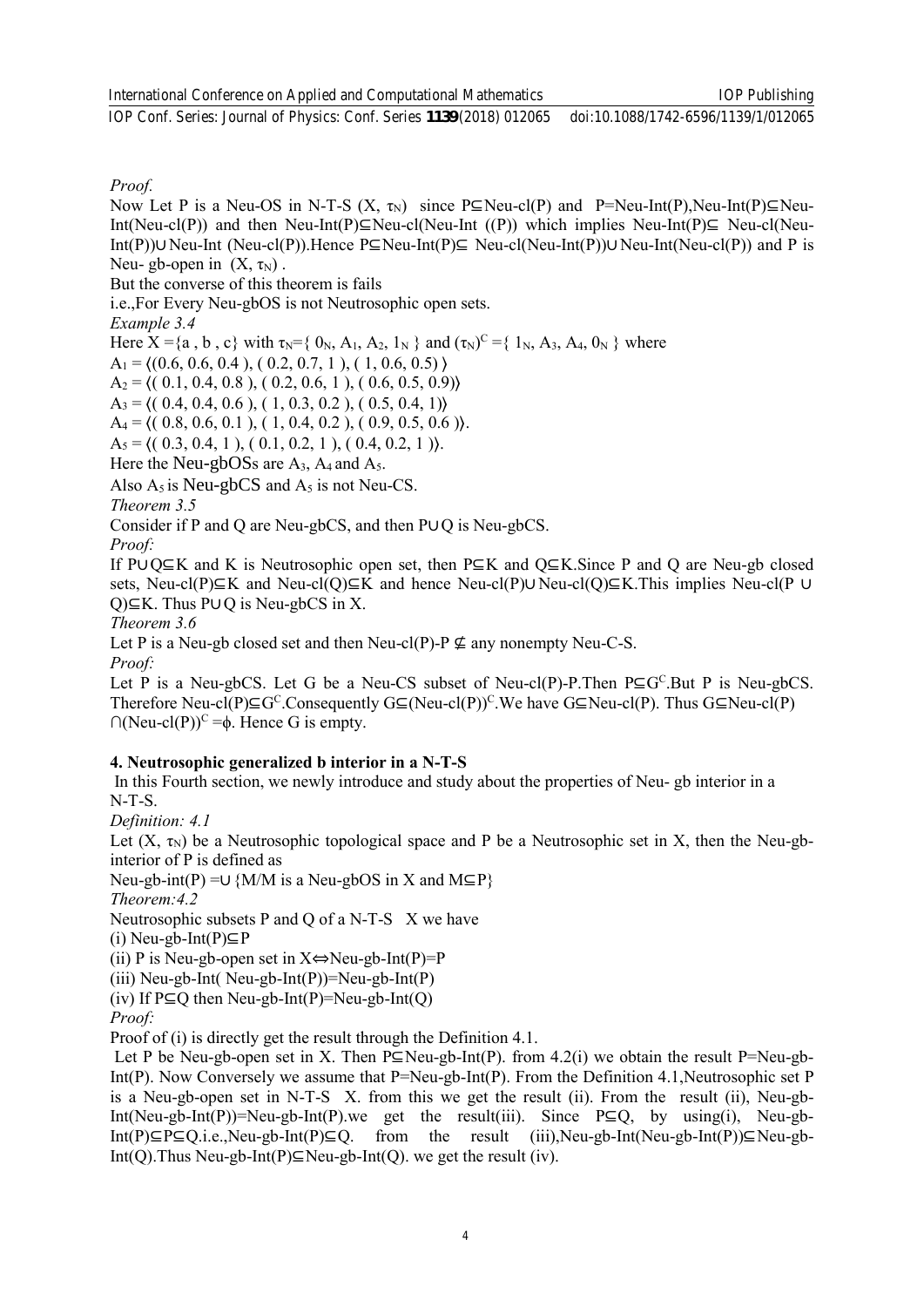IOP Publishing

*Theorem 4.3*

Let P and Q are two Neutrosophic subsets of N- T-S  $(X, \tau_N)$  then

(i) Neu-gb-Int( P∩Q)=Neu-gb-Int(P)∩Neu-gb-Int(Q)

(ii) Neu-gb-Int(P∪Q)⊇Neu-gb-Int(P)∪Neu-gb-Int(Q).

*Proof :* 

Since P∩Q⊆P and P∩Q⊆Q, follows from the theorem 4.2(iv), Neu-gb-Int(P∩Q)⊆Neu-gb-Int(P) and Neu-gb-Int(P∩Q)⊆Neu-gb-Int(Q). This implies that Neu-gb-Int(P∩Q)⊆Neu-gb-Int(P) ∩Neu-gb-Int(O) .....(1).follows from the theorm3.4(i), Neu-gb-Int(P)⊆P and Neu-gb-Int(O)⊆O.This implies that Neu-gb-Int(P)∩Neu-gb-Int(Q)⊆P∩Q.Now from theorm4.2(iv),Neu-gb-Int((Neu-gb-Int(P)∩Neugb-Int(Q))⊆Neu-gb-Int(P∩Q).By(1), Neu-gb-Int(Neu-gb-Int(P))∩Neu-gb-Int(Neu-gb-Int(Q))⊆Neugb-Int(P∩Q). from theorm 4.2(iii), Neu-gb-Int(P)∩Neu-gb-Int(Q)⊆Neu-gb-Int(P∩Q) .....(2).From (1) and (2), Neu-gb-Int(P∩Q)=Neu-gb-Int(P)∩Neu-gb-Int(Q). This implies (i).Since P⊆P∪Q and Q⊆P∪Q,by from theorm 4.2(iv), Neu-gb-Int(P)⊆Neu-gb-Int(P∪Q) and Neu-gb-Int(Q)⊆Neu-gb-Int(P∪Q).This implies that Neu-gb-Int(P)∪Neu-gb-Int(Q)⊆Neu-gb-Int(P∪Q).Hence (ii). Converse part of Theorem 4.3(ii) is need not be true

*Example 4.4*

Let  $X = \{p, q, r\}$  and  $\tau_N = \{0_N, A_1, A_2, A_3, A_4, 1_N\}$  where  $\tau_N$  is a Neutrosophic topology in N-T-S

 $A_1 = \langle (0.5, 0.7, 0.2), (0.6, 0.6, 0.3), (1, 0.7, 0.4) \rangle$ ,

 $A_2 = \{(0.5, 0.6, 0.2), (0.8, 0.7, 0.3), (1, 0.5, 0.2)\},\$ 

 $A_3 = \langle (0.5, 0.7, 0.2), (0.8, 0.7, 0.3), (1, 0.7, 0.2) \rangle$ ,

 $A_4 = \langle (0.5, 0.6, 0.2), (0.6, 0.6, 0.3), (1, 0.5, 0.4) \rangle$ .

 $\tau_N$  is a Neutrosophic topology in N-T-S

Consider the Neutrosophic sets

 $A_5 = \{(0.8, 0.6, 0.2), (0.8, 0.6, 0.2), (1, 0.5, 0.1)\}$  and

 $A_6 = \langle (0.5, 0.6, 0.2), (0.6, 0.7, 0.3), (1, 0.7, 0.2) \rangle$ .

Then Neu-gbint( $A_5$ )=  $A_4$  and Neu-gbint( $A_6$ )=  $A_4$ .

This implies that Neu-gbint(A<sub>5</sub>)∪Neu-gbint(A<sub>6</sub>)= A<sub>4</sub>. Then

A<sub>5</sub>∪ A<sub>6</sub>= $((0.8, 0.6, 0.2), (0.8, 0.7, 0.2), (1, 0.7, 0.1)$ 

it follows that Neu-gbint(A<sub>5</sub>∪A<sub>6</sub>)= A<sub>2</sub>. Then Neu-gbint(A<sub>5</sub>∪A<sub>6</sub>) ⊈Neu-gbint(A<sub>5</sub>)∪Neu-gbint (A<sub>6</sub>).

#### 5**. Neutrosophic generalized b-closure in N-T-S.**

Now In the fifth section, we newly introduce and study the properties and characterization of Neu- gbclosure in N-T-S.

*Definition 5.1* 

Let P is a Neutrosophic subset P of Neutrosophic topological space  $(X, \tau_N)$ 

Neu- gb-closure defined as

Neu-gb-Cl(P) =∩{H:H is a Neu-gb-closed set in X and H⊇P}.

*Theorem 5.2* 

Let P is a Neutrosophic subset of N-T-S  $(X, \tau_N)$ 

(i)  $[(Neu-gb-Int(P)]^C=Neu-gb-Cl[(P)]^C$ ,

(ii) [Neu-gb-Cl(P)]<sup>C</sup>=Neu-gb-Int[(P)]<sup>C</sup>.

*Proof :* 

From the Definition 5.1, Neu-gb-Int(P) =∪ {M:M is a Neu-gb-open set in X and M⊆P}. Take complement each both sides,  $[(Neu-gb-Int(P)]^C = (U{M : M is a Neu-gb open set in X and$  $M\subseteq P$ })<sup>C</sup>=∩{ M<sup>C</sup>:M<sup>C</sup> is a Neu-gb-closed set in X and [(P)]<sup>C</sup>⊆M<sup>C</sup> }. Replacing M<sup>C</sup> by H, we get [(Neugb-Int(P)]<sup>C</sup>=∩{ H:H is a Neu-gb-closed set in X and H⊇[(P)]<sup>C</sup> }. From the Definition 5.1, [(Neu-gb-Int(P)]<sup>C</sup>=Neu-gb-Cl([(P)]<sup>C</sup>). This proves (i). By using (i), [Neu-gb-Int((P)<sup>C</sup>)]<sup>C</sup>=Neu-gb-Cl[(P)<sup>C</sup>]<sup>C</sup>=Neugb-Cl(P). Take complement each both sides, Then we obtain Neu-gb-Int( $(P^C)$ ) = [Neu-gb-Cl(P)]<sup>C</sup> we obtained result(ii).

*Theorem 5.3*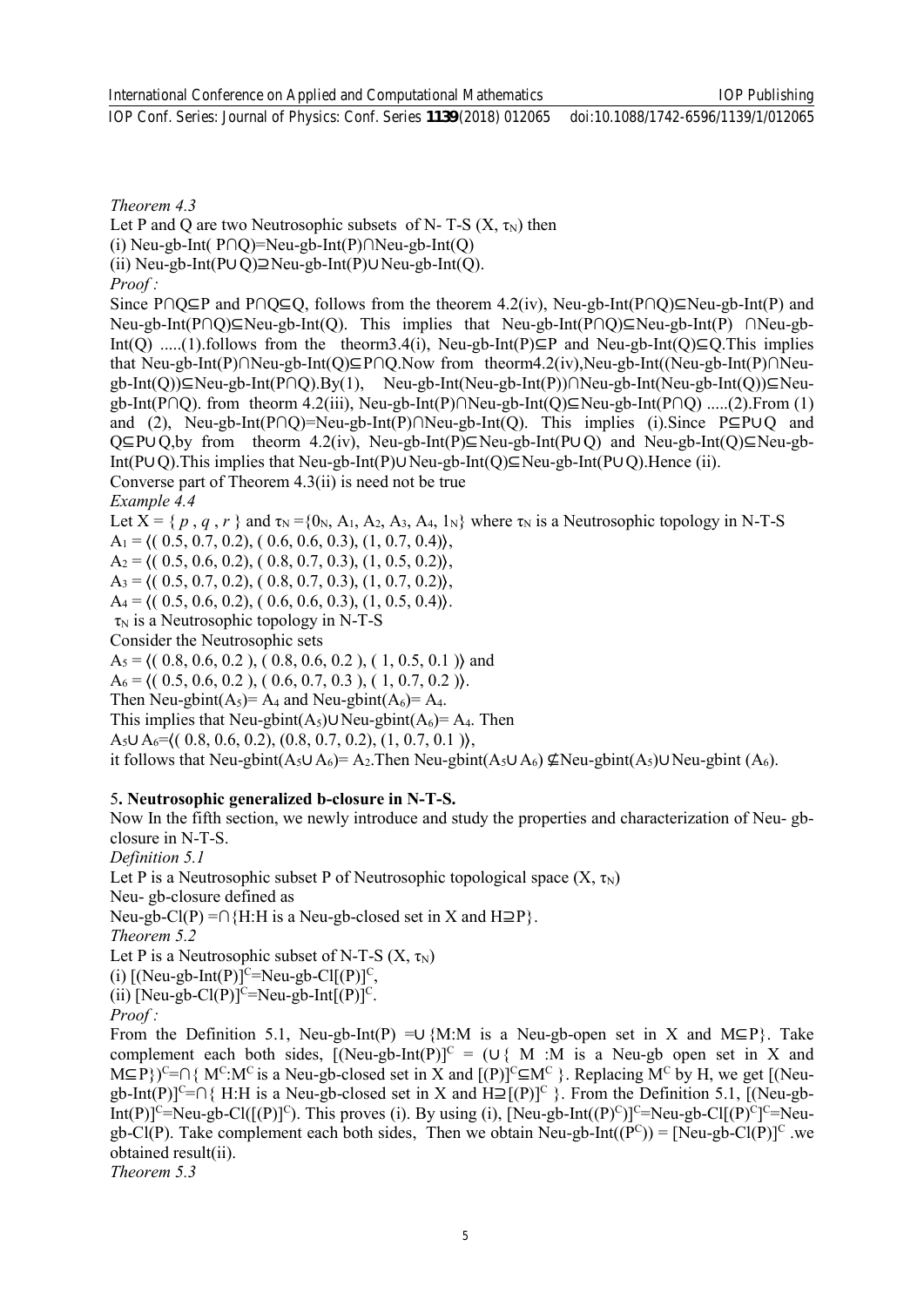If P and Q are Neutrosophic subset of N-T-S  $(X, \tau_N)$ , Then

(i) P⊆Neu-gb-Cl(P)

*Proof :* 

*Proof :* 

*Proof :*

IOP Conf. Series: Journal of Physics: Conf. Series **1139** (2018) 012065 doi:10.1088/1742-6596/1139/1/012065

IOP Publishing

(ii) P is Neu-gb-CS in  $X \Leftrightarrow$  Neu-gb-Cl(P)=P (iii) Neu-gb-Cl(Neu-gb-Cl(P))=Neu-gb-Cl(P) (iv)Now, If  $P \subseteq O$  and then Neu-gb-Cl(P) $\subseteq$ Neu-gb-Cl(O) (i) We can easily get result from Definition 5.1. Let P be Neu-gb-closed set in X. From the theorem 5.3,  $P^C$  is Neu-gb-open set in X. From the theorem5.2(ii),Neu-gb-Int( $(P)^C$ )= $(P)^C \Leftrightarrow [Neu-gb-Cl(P)]^C=P^C \Leftrightarrow Neu-gb-Cl(P)=P$ .we obtain the result(ii).By using(ii), Neu-gb-Cl(Neu-gb-Cl(P))=Neu-gb-Cl(P) . we obtain the result (iii).Since P⊆Q,Q<sup>c</sup>⊆P<sup>c</sup>. From the theorem 4.2(iv),Neu-gb-Int((Q)<sup>c</sup>)⊆Neu-gb-Int((P)<sup>c</sup>).apply complement each sides, [Neu-gb-Int( $(Q^C)$ )]<sup>C</sup> $\supseteq$ [Neu-gb-Int( $(P)^C$ )]<sup>C</sup>. From the theorem 5.2(ii), Neu-gb-Cl(P) $\subseteq$ Neu-gb- $Cl(Q)$ , we obtain the result (iv). *Theorem 5.4* Let *P* be a Neutrosophic set in a N-T-S (X,  $\tau_N$ ). Then Neu-Int(P)⊆Neu-gb-Int(P)⊆P⊆Neu-gb- $Cl(P) \subseteq Neu-Cl(P)$ . We can easily get result from Definition 5.1. *Theroem 5.5*  If P and Q are Neutrosophic subset of N-T-S  $(X, \tau_N)$ , Then (i) Neu-gb-Cl(P∪Q)=Neu-gb-Cl(P)∪Neu-gb-Cl(Q) and (ii) Neu-gb-Cl(P∩Q)⊆Neu-gb-Cl(P)∩Neu-gb-Cl(Q). Since Neu-gb-Cl(P∪Q)=Neu-gb-Cl((P∪Q)<sup>c</sup>)<sup>c</sup>By From theorem5.2(i),Neu-gb-Cl(P∪Q)=[Neu-gb-Int( $(PUQ)^{C}$ )]<sup>C</sup>=[Neu-gb-Int( $P^{C} \cap Q^{C}$ ))]<sup>C</sup>. once Again From theorem 3.5(i),Neu-gb-Cl( $PUQ$ )=[Neu-gb-Int(P<sup>C</sup>))∩Neu-gb-Int(Q<sup>C</sup>)]<sup>C</sup>=[Neu-gb-Int(P<sup>C</sup>)]<sup>C</sup>∪[Neu-gb-Int(C(Q))]<sup>C</sup>. From theorem5.2(i),,Neu-gb- $Cl(P \cup Q)$ =Neu-gb-Cl( $P^C$ )<sup>c</sup> $\cup$ Neu-gb-Cl((( $Q^C$ )<sup>c</sup>))=Neu-gb-Cl(P) $\cup$ Neu-gb-Cl(Q).Thus proved(i). Since P∩Q⊆P and P∩Q⊆Q, From theorem5.3(iv), Neu-gb-Cl(P∩Q)⊆Neu-gb-Cl(P) and Neu-gb-Cl(P∩Q)⊆Neu-gb-Cl(Q). This implies that Neu-gb-Cl(P∩Q)⊆Neu-gb-Cl(P)∩Neu-gb-Cl(Q). we obtain the result (ii). Converse of (ii) is not true ,Neu-gb-Cl(P)∩Neu-gb-Cl(Q) ⊈Neu-gb-Cl(P∩Q) *Example 5.6* Neu-gb-Cl(P)∩Neu-gb-Cl(Q) ⊈Neu-gb-Cl(P∩Q) Let  $X = \{ p, q, r \}$  with  $\tau_N = \{ 0_N, A_1, A_2, A_3, A_4, 1_N \}$  and  $(\tau_N)^{C} = \{ 1_N, A_5, A_6, A_7, A_8, 0_N \}$  where  $A_1 = \langle (0.6, 0.6, 0.2), (0.7, 0.7, 0.2), (1, 0.5, 0.3) \rangle$  $A_2 = \{(0.5, 0.5, 0.3), (0.9, 0.6, 0.4), (1, 0.7, 0.4)\}$  $A_3 = \langle (0.5, 0.5, 0.3), (0.7, 0.6, 0.4), (1, 0.5, 0.4) \rangle$  $A_4 = \{(0.6, 0.6, 0.2), (0.9, 0.7, 0.2), (1, 0.7, 0.3)\}\$  $A_5 = \{(0.2, 0.4, 0.6), (0.2, 0.3, 0.7), (0.3, 0.5, 1)\},\$  $A_6 = \langle (0.3, 0.5, 0.5), (0.4, 0.4, 0.9), (0.4, 0.3, 1) \rangle$ ,  $A_7 = \{(0.3, 0.5, 0.5), (0.4, 0.4, 0.7), (0.4, 0.5, 1)\},\$  $A_8 = \{(0.2, 0.4, 0.6), (0.2, 0.3, 0.9), (0.3, 0.3, 1)\}.$ Then  $(X, \tau_N)$  is a N-T-S. Here we consider the some Neutrosophic sets  $A_9 = \langle (0.2, 0.2, 0.6), (0.3, 0.3, 0.8), (0.4, 0.3, 1) \rangle$  and  $A_{10} = \langle (0.3, 0.4, 0.9), (0.2, 0.2, 0.9), (0.3, 0.5, 1) \rangle$ . Then Neu-gbcl( $A_9$ )= $A_7$  and Neu-gbcl( $A_{10}$ )= $A_7$ . This implies that Neu-gbcl  $(A_9) \cap$ Neu-gbcl $(A_{10}) = A_7$ . Now,A<sub>9</sub>∩ A<sub>10</sub> =  $\{(0.2, 0.2, 0.9), (0.2, 0.2, 0.9), (0.3, 0.3,1)\}$ , it follows that Neu-gbcl (A<sub>9</sub>∩A<sub>10</sub>)= A<sub>8</sub>. Then Neu-gbcl(A<sub>9</sub>)∩Neu-gbcl(A<sub>10</sub>)  $\nsubseteq$  Neu-gbcl(A<sub>9</sub>∩A<sub>10</sub>). *Theorem 5.7*